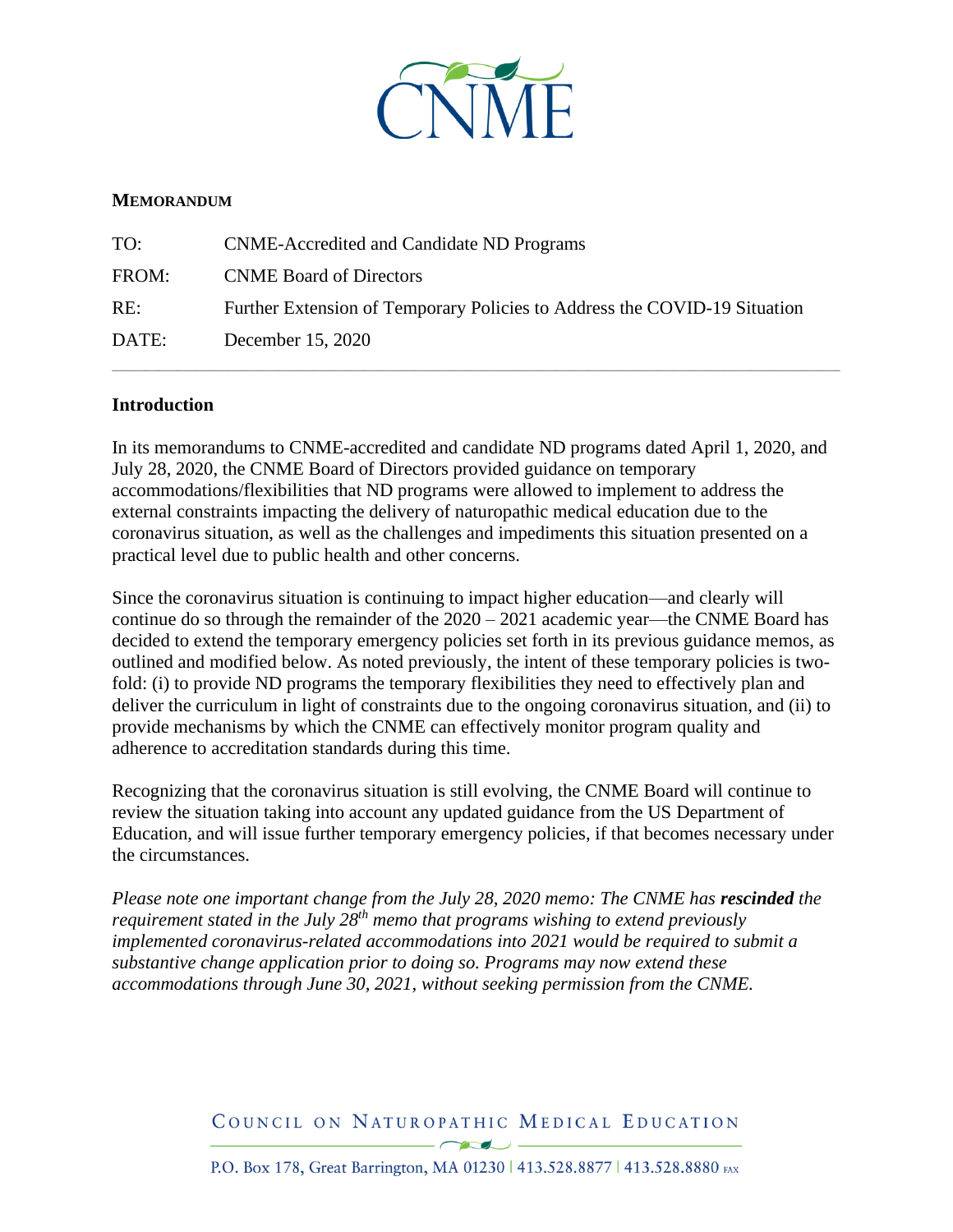## **Temporary Emergency Policies Pertaining to Clinical Training**

The temporary emergency CNME polices regarding delivery of the *clinical* portion of an ND program outlined in the April 1, 2020 memo shall remain in effect through June 30, 2021, with the following provisions:

- The temporary emergency policies contained in the April 1, 2020 memo may be extended to students in all phases of the clinical training program. The CNME expects programs to provide as comprehensive and robust a clinical training experience as possible within the legal and practical constraints due to the ongoing coronavirus situation, and to strive to remedy any deficiencies in clinical training as circumstances and students' remaining time in the program allow.
- As soon as external governmental constraints (e.g., regulations, guidance) regarding offering in-person clinical instruction and clinical internship training both on campus and at affiliated training sites are reduced or lifted entirely, ND programs will be required to restart their normal clinical training programs as quickly as possible with the goal of restoring clinical training in accordance with CNME accreditation requirements.
- The CNME understands that restoring the in-person clinical training program will likely take some time due to a variety of factors, including the impact of shutting down clinics in the first place, patient concerns about in-person medical visits, and so on. Thus, the CNME expects a steady return to normal with a period during which clinical instruction will need to be delivered using a hybrid approach; this period of returning to a more normal, pre-coronavirus level may extend through the entire 2021 calendar year.
- Programs may, at their discretion, vary the scheduling of classes and the sequencing of material to facilitate the process of restoring in-person clinical training, and may postpone instruction to a later date where that may support more comprehensive training.
- The CNME notes that in the future it may revise its accreditation requirements regarding clinical instruction to accommodate the use of technologies, such as telemedicine, that allow for remote interactions with patients. However, the current accreditation requirements will continue in effect until revised.

### **Temporary Emergency Policies Pertaining to Didactic Coursework**

Through June 30, 2021, ND programs may continue to deliver some or all of their *didactic/academic* coursework via online/distance education. As noted in the April 1 memo, the CNME allows for use of distance/online delivery of education within the context of a primarily residential program (see the "Guidelines on the Use of Information & Communication Technology in Naturopathic Medical Education" on page 52 of the CNME *Handbook of Accreditation*); these guidelines must be observed.